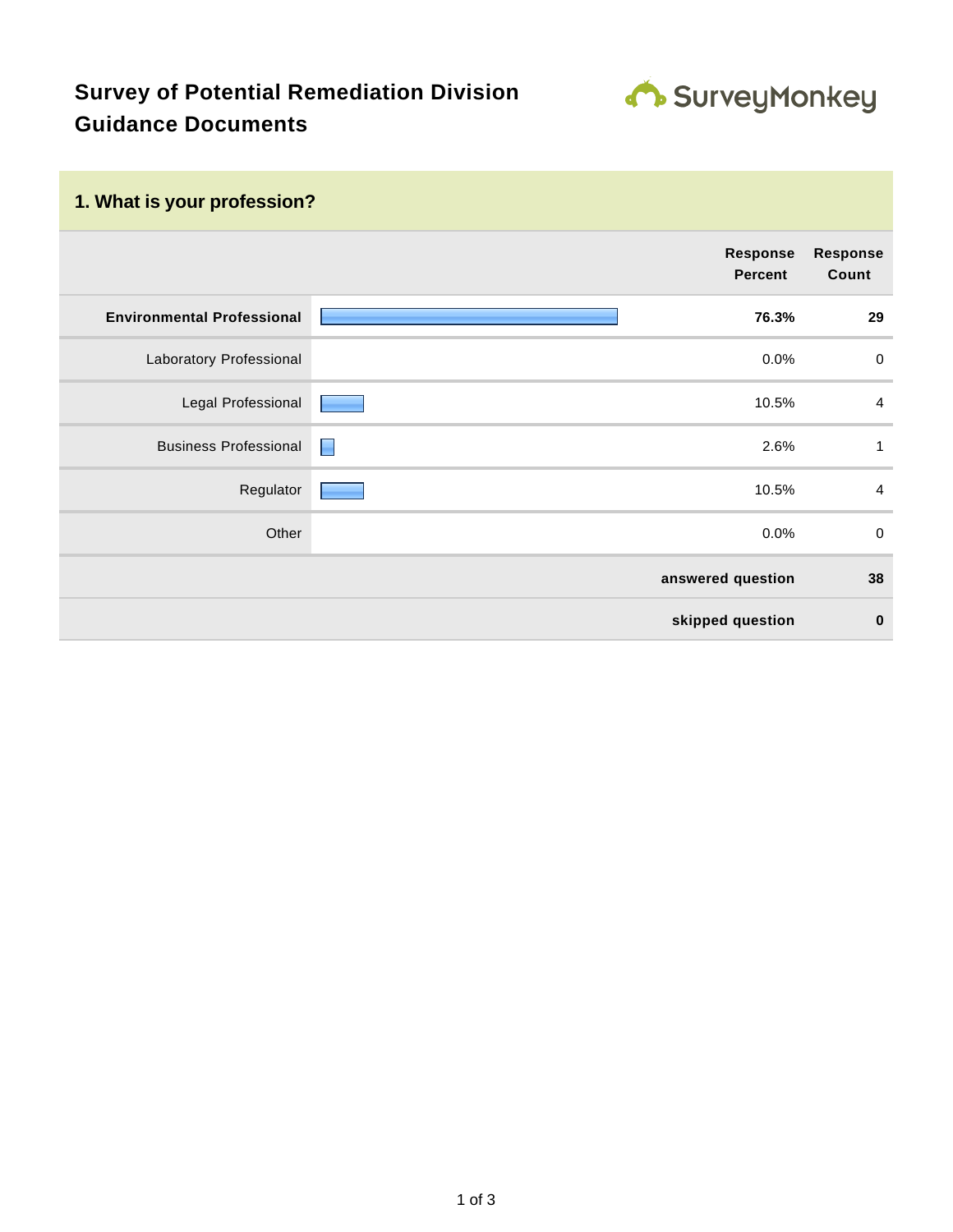**2. Assign a level of importance to the following 15 potential Remediation Division guidance documents:**

|                                                                                                                                                                                          | <b>Most</b><br>important | Important  | <b>Somewhat</b><br>Important | Least<br>Important | Rating<br>Average | <b>Response</b><br><b>Count</b> |
|------------------------------------------------------------------------------------------------------------------------------------------------------------------------------------------|--------------------------|------------|------------------------------|--------------------|-------------------|---------------------------------|
| <b>Alternative Groundwater</b><br>Monitoring Plan - Applicability,<br>supporting information, and<br>approval process.                                                                   | $15.8\%$ (6)             | 55.3% (21) | 26.3% (10)                   | $2.6\%$ (1)        | 2.84              | 38                              |
| Demonstration of Background -<br>Collecting representative samples<br>for establishing background<br>conditions in soil and groundwater,<br>metals, filtering, and upgradient<br>policy. | 31.6% (12)               | 55.3% (21) | 13.2% (5)                    | $0.0\%$ (0)        | 3.18              | 38                              |
| Ecological Risk Assessments -<br>levels of assessment, groundwater<br>seepage, and sediment impact.                                                                                      | 34.2% (13)               | 47.4% (18) | $18.4\%$ (7)                 | $0.0\%$ (0)        | 3.16              | 38                              |
| <b>Extractable Petroleum</b><br><b>Hydrocarbons / Volatile</b><br><b>Petroleum Hydrocarbons</b><br>Analysis - Methodology and<br>Analysis.                                               | $21.1\%$ (8)             | 44.7% (17) | 28.9% (11)                   | $5.3\%$ (2)        | 2.82              | 38                              |
| <b>Expedited Site Assessment -</b><br>Real-time decision making.                                                                                                                         | 15.8% (6)                | 26.3% (10) | 31.6% (12)                   | 26.3% (10)         | 2.32              | 38                              |
| Indoor Air Monitoring -<br>Applicability, methodology, and<br>approval process.                                                                                                          | $2.7\%$ (1)              | 40.5% (15) | 40.5% (15)                   | $16.2\%$ (6)       | 2.30              | 37                              |
| Monitored Natural Attenuation -<br>Supporting information,<br>characterization, and approval<br>process.                                                                                 | 26.3% (10)               | 44.7% (17) | 26.3% (10)                   | $2.6\%$ (1)        | 2.95              | 38                              |
| <b>Resource Conservation and</b><br><b>Recovery Act (RCRA) Corrective</b><br>Action - Pathway for exiting RCRA<br>Corrective Action.                                                     | $7.9\%$ (3)              | 18.4% (7)  | 47.4% (18)                   | 26.3% (10)         | 2.08              | 38                              |
| <b>Significant Environmental</b><br>Hazard Notification - Reporting<br>requirements, follow up actions,<br>short-term risk, and hazard<br>abatement and abatement goals.                 | $7.9\%$ (3)              | 26.3% (10) | 55.3% (21)                   | $10.5\%$ (4)       | 2.32              | 38                              |